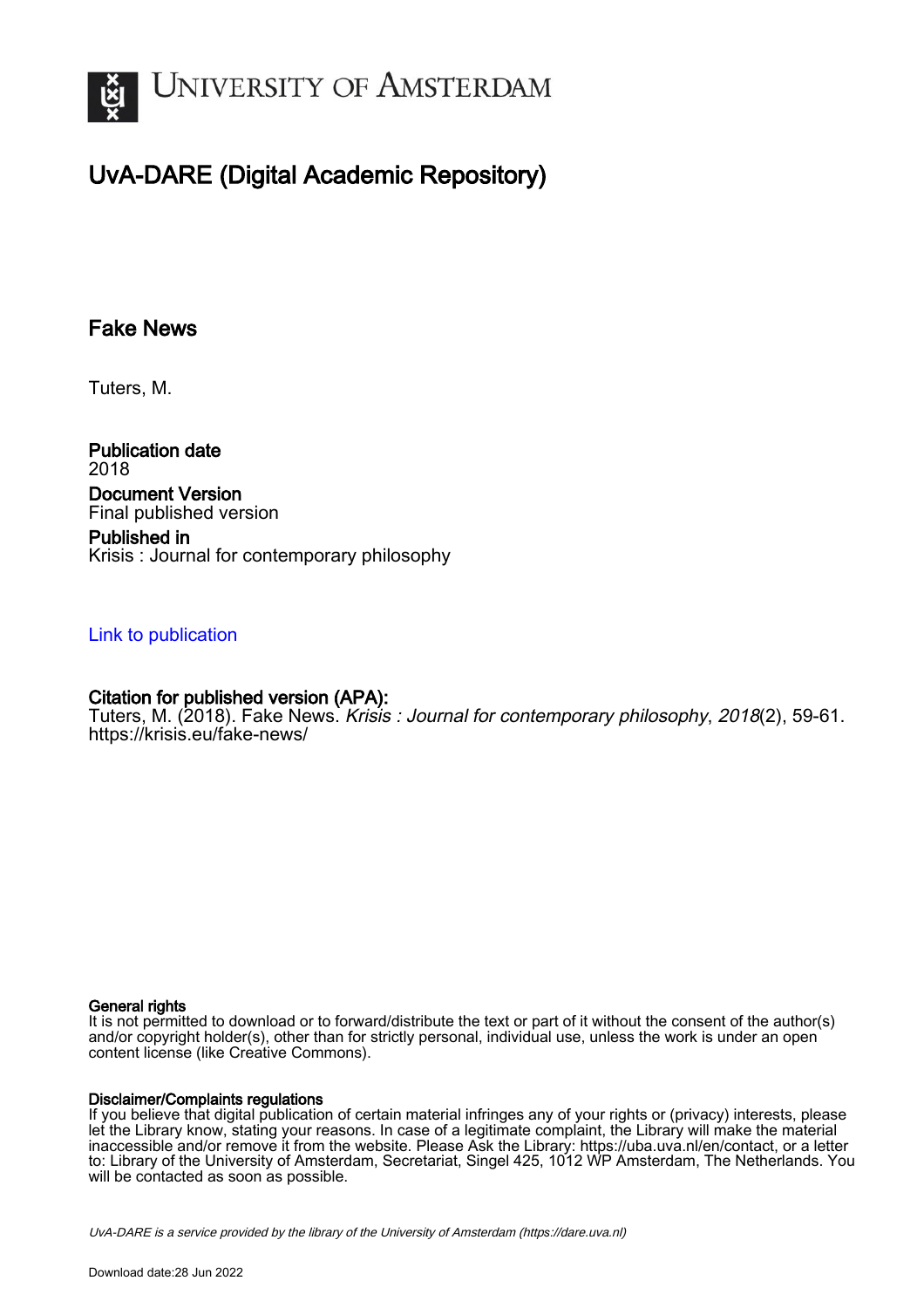# Krisis<sup>JOURNAL</sup>

**Fake News** Marc Tuters

There is a feeling that the world changed in the past couple of years, and that it has something to do with the Internet. With " $\mathcal{C}$ ", "post truth" and "fake news" as the UK Oxford Dictionary's "words of the year" for the last three years, one has the sense of some sort of epistemological rupture – although history will ultimately be the judge of this. It seems that the logic and temporality of social media has penetrated deeply into culture and politics, reframing the legitimacy of issues and demanding new assessment criteria in order for one to stay abreast of the increasing pace of cultural change. Illustrative of this, are the vernacular interpretations of political events, as developed by fringe Internet communities, which seem to have acquired an enormous influence in the past several years. As demonstrated by Brexit and the election of Trump, within the new social media ecosystem it is the way in which emotional narratives confirm people's pre-existing biases that seems to accounts for the viral spread of misinformation, disinformation and "alternative facts". This phenomenon corresponds with the rise of automated personalization – as currently exemplified by the Facebook News Feed – and the concomitant argument that market segmentation decreases public argument and thereby diminishes the public sphere (Sunstein 2001, Pariser 2011). While these discussions are generally framed in terms of a declension narrative, as a provocation we can turn to dialectical materialism to speculate on the inversion of this fragmentary

Krisis 2018, Issue 2 Marx from the Margins: A Collective Project, from A to Z www.krisis.eu

condition. Against the pervasive pessimism over the supposed death of liberalism, the Marxist wager here is that the seeds of a new class consciousness might lie dormant in this very fragmentary and neo-tribalistic condition.

The rise of fake news can be tied to systemic transformations in the news business. While Marx was a newsman himself during the years of the mid-nineteenth century German revolutions, it is hard to know what - if anything - he might have made about the twenty-first century problem of fake news. For while it can certainly be said that disinformation has roots that extend back into Marx's time, it is arguably the case that what today we call fake news is the specific product of a quite particular constellation of factors, of which two are at central issue here. On the one hand there is an extreme concentration of media ownership such that, in the US for example, most people tend get their news from one single source: Facebook. On the other hand there is a greater variety of news content being generated by a plurality of sources with often dubious credentials. As such, the news media are no longer in a position to "manufacture consent" (Lippman 1922, Herman & Chomsky 1988). From this media ecological perspective, the concept of "the truth" thus appears increasingly as though it were a relic of an earlier paradigm wherein the news media collaborated with political power-brokers in order to maintain hegemony of what has been referred to as "embedded liberalism" (Harvey 2005, 11). With official accounts of the truth appearing more open to interpretation as well as to contestation, aspects of social constructivism can thus be said to have "gone mainstream," as it were, to the extent that reality today seems far more malleable to many more people.

Once the relatively exclusive purview of academics on the post-Marxist left, since Brexit and Trump of late it has become increasingly common to hear right-wing populists embrace a paranoid form of epistemological relativism: "How does anybody decide? That's an epistemological question… You reach your own truth, find the truth. It's not that hard" (Cernovich 2017). As such, actors find themselves in possession of distribution networks that can rival long-established news organizations and which are moving beyond mere contestation to circulate their own vernacular interpretations of events. This "democratization" of media production often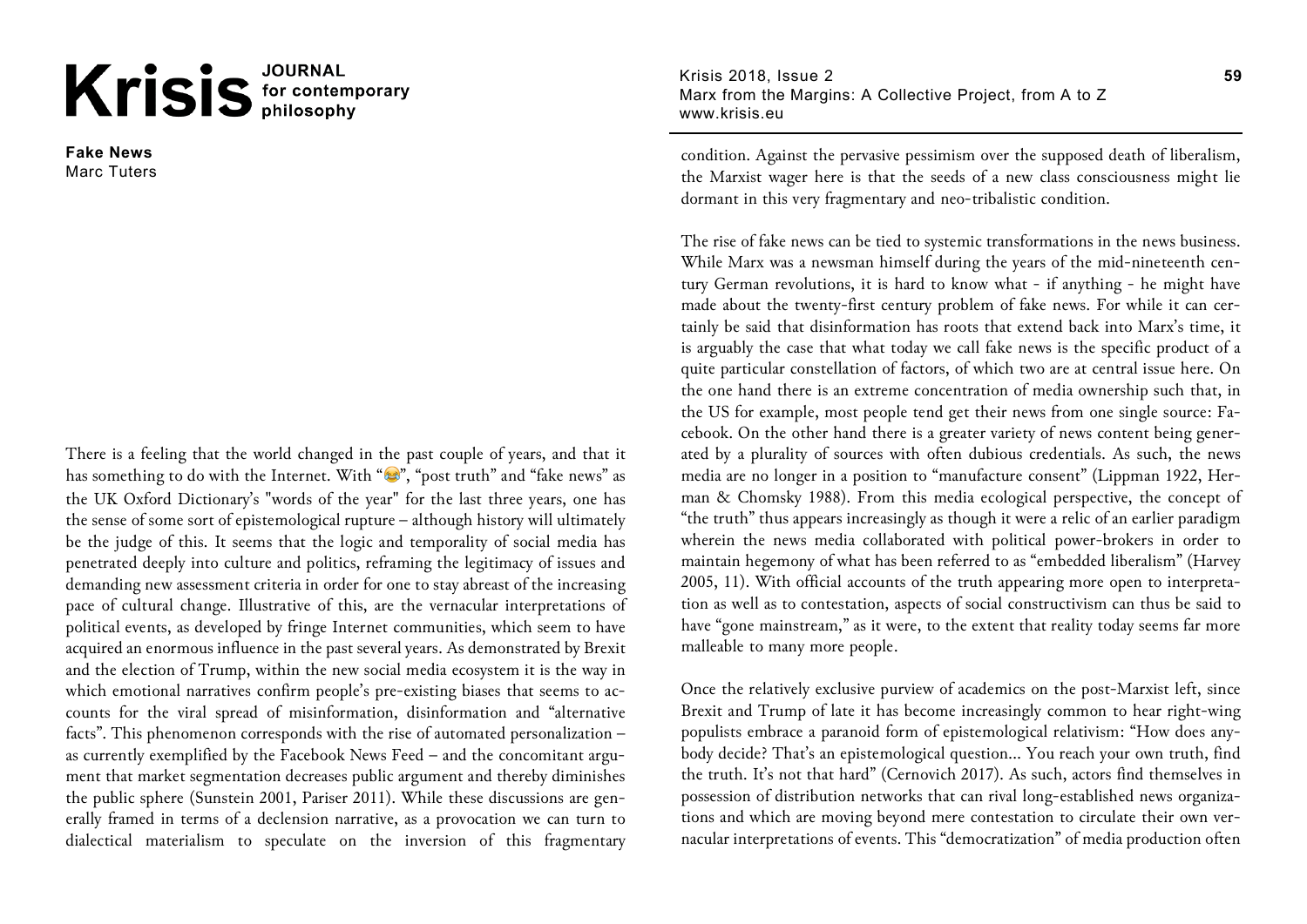**Fake News** Marc Tuters

feels empowering and revelatory, both for these niche producers and their audiences. The universalist correspondence theory of truth – long out of fashion amongst postmodernists – thus yields to a newly ascendant conspiratorial notion of truth that is revealed through a process of unveiling. The journalistic belief in "cold hard facts" gives way to a search for a notion of revealed truth that is always somehow "out there" (as the X-Files tv-series had already presciently observed at the close of the millennium), almost within reach in spite of being actively obscured by the powers that be.

If one of the normative criteria for a democratic society – at least in the Rawlsian tradition of liberalism – is that citizens share some common "epistemic principles", then it is arguable that the Internet actually works to undermine this epistemic consensus by providing each and every one of us with sources to validate our existing opinions, thereby allowing us to fit the facts to our antecedent systems of belief (Lynch 2016). As had already been noted nearly two decades ago, the cognitive bias towards group-think can make the Internet a breeding ground for radicalization, in which, "[r]epeated exposure to an extreme position, with the suggestion that many people hold that position, will predictably move those exposed, and likely predisposed, to believe in it." (Sunstein 2001, 71). Indeed, findings from recent experimental research in evolutionary psychology confirm this echo-chamber theory, showing subjects to consistently, although unconsciously, favor intuitive as opposed to rational explanations when making moral value-judgments. Humans, we are told, tend to construct post-hoc rationalizations for what they believe to be true in conformity with the values of their own tribes (Haidt 2012, Sloman and Fernbach 2017). Thus empowered, our supposedly tribal natures are busy shattering the edifice of liberal-consensus reality into a million little pieces, with no hope of any universal project on the horizon that might be capable of reassembling its fragments.

While fake news is currently recognized within policy circles as one of the most pressing problems of technocratic governance, dialectical materialism might be seen to offer a quite different interpretation of the mainstreaming of epistemological relativism and of social constructivism. In *History and Class Consciousness* Krisis 2018, Issue 2 Marx from the Margins: A Collective Project, from A to Z www.krisis.eu

(1971), originally published in 1923, Georg Lukács combined aspects of Hegelian metaphysics and Weberian anti-positivist sociology in order to develop the concepts of reification and of totality. Taken from the German word for objectification [Verdinglichung], reification was Lukács's term for the process of subsumption through which objects are transformed into subjects and subjects are turned into objects, while he defined totality as "the system of production at a given moment in history and the resulting divisions of society into classes" (ibid, 50). Following Engels's assertion that the proletariat was "prescribed, irrevocably and obviously, in its own situation in life as well as in the entire organization of contemporary civil society" (1956, 134–5), Lukács claimed that totality in fact lay dormant in those commodities that Marx had theorized as "external to man, and therefore alienable" (1992, 182).

For Lukács, reification contained within it the roots of its own overcoming since it produced an epistemological standpoint from which the totality could be grasped. It was through the material encounter between the objectified subject (laborer) and the subjectified object (the commodity) that a truly universal class consciousness would emerge. As Marx and Engels had themselves alluded to, it was paradoxically only through the total subjugation to (and repurposing of) the commodity form that "man" would "face with sober senses, his real conditions of life" (1948, 12). So, while the liberal critique posits that fake news threatens to undermine the shared epistemic principles which underpin democracy, dialectical materialism might ironically invert this critique by identifying fake news as the initial by-product of a new kind of epistemology, one perhaps closer to the machine.

To conclude this provocation, we might look towards Stiegler's (2010) proposal for a "new critique of political economy" that reorients the Marxist problematic over the ownership of the means of production to focus on the exteriorization of memory into corporately-owned inscription devices. While recognizing the threat that it poses to established liberal traditions, might we also see fake news in terms of Stiegler's dialectic of pharmakon, in which the poison and remedy are of a piece? Might this new plasticity of reality actually provide some kind of real challenge to